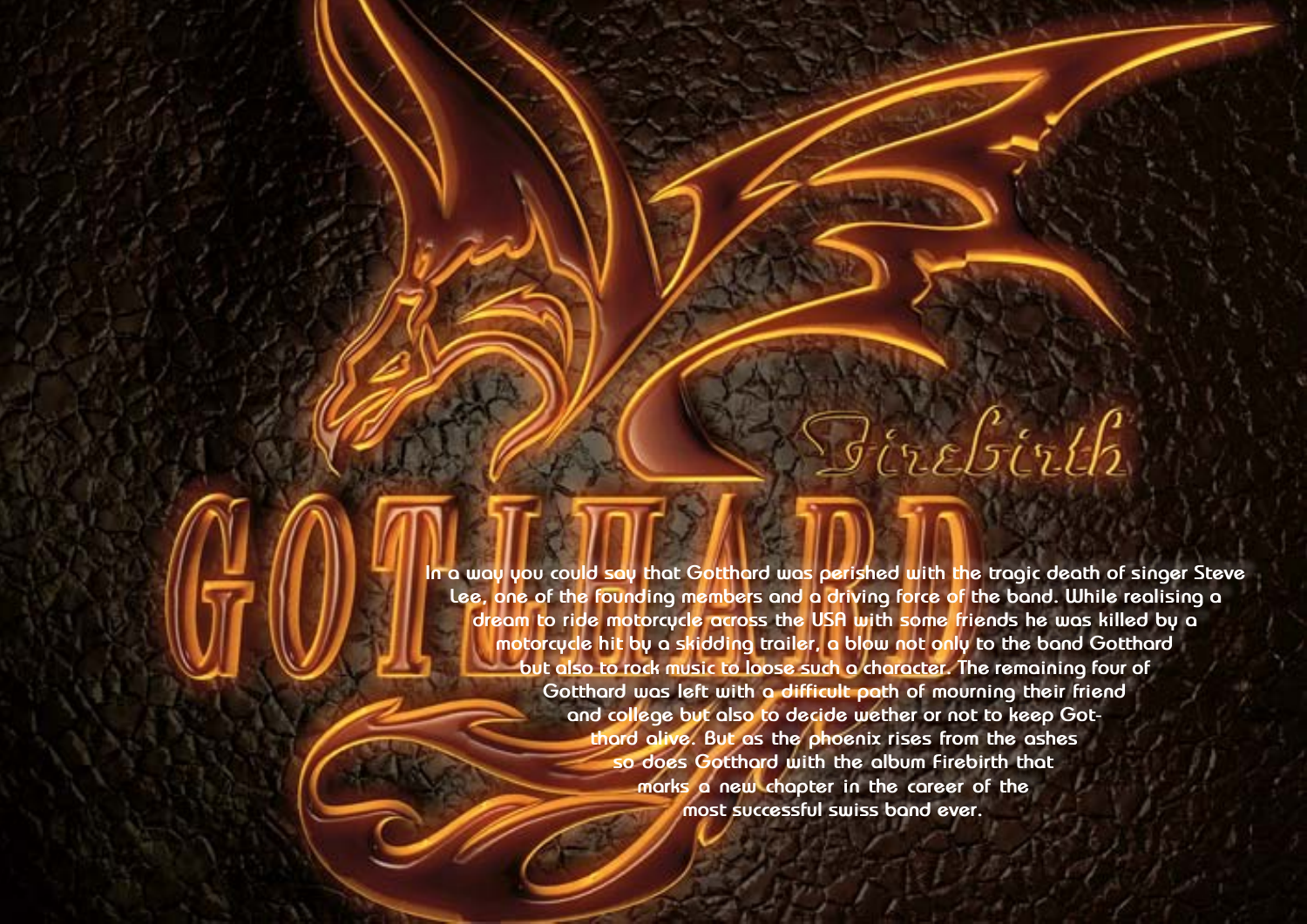Hallowed PDF-article Design by Daniel Källmalm

written by daniel källmalm photo: press photos published: 20/6-2012

The career of Gotthard is distinguished to say the least with around three million albums sold, multiple platinum albums and all their 13 albums having seen the top of the swiss album charts, they have also done the official hymn for the swiss olympic team and lots more. All of this became completely forgotten and unimportant on october 5 2010 when Steve Lee lost his life on Interstate 15 near Mesquite in Nevada, USA. And still when talking about it you can hear that this is

whom I had the fortune to speak to make music together and that - To make a long story short we all discovered that we wanted we are friends and want to stay friends, and that we wish to go on to make music.

still fresh in memory with Marc Lynn, bassist in the Gotthard with about the new album and about the difficult times.

Gotthard depended on finding band to go on as they were more sion with their voice. From these that person till fill that void, not than just Steve while others said replace Steve of course but take there is no Gotthard without Stethe role as the frontman of the ve and so on. band.

It was not always certain that Gotthard would live on after what happened, the guys did not know how to proceed as it was a bit of a roller-coaster ride where they could decide to continue Gotthard one day and then the next it made no sense whatsoever. But as you know they did and the result is out already but there were of course quite a few goings on and about before that, before even planting the seed to continue Gotthard.

But all was not ready for a grande comeback just yet, more things had to fall into place for them before they could start over. One thing missing was of course a singer and not just any singer, Steve Lee was definitely a person not only of musical talent but also a really nice guy and still one of the musicians I have spoken with that has made the biggest impression on me and he was great to talk to. And the reemergence of

- We decided that if we could **Finding a new voice** find the right frontman for Gotthard and if the rest falls into pla-band is always more than any ince, then we will go ahead.

supported the decision to move on once the decision was revealed and the endorsed them and sent them messages saying it was great that Gotthard was to live on. The situation before though was as much of a shock as the band themselves and some wanted the

Marc also explains that the fans is really irreplaceable and Gott-Our writer always says that a dividual in that band and no one hard did eventually find a new singer but it was not easy.

more difficult as the fans were in we send some playback version - It was a long, long process we had over 400 tapes from singers who wanted to be in the band and we chose about 30 tapes where of our old songs and asked them to sing these songs in their ver-

results we invited some people to spend two days with us, one day in the rehearsal room and one day in the studio, to work a bit more intensive with them and learn to know them.

And if these guys made a good impression they were invited back for an extended period of work with the band, ten days which would be spend writing music and such. This to find out the level of creativity within the singer and also to get to know the person better. Nic Maeder, the new singer of Gotthard however, came in through a slightly different way.

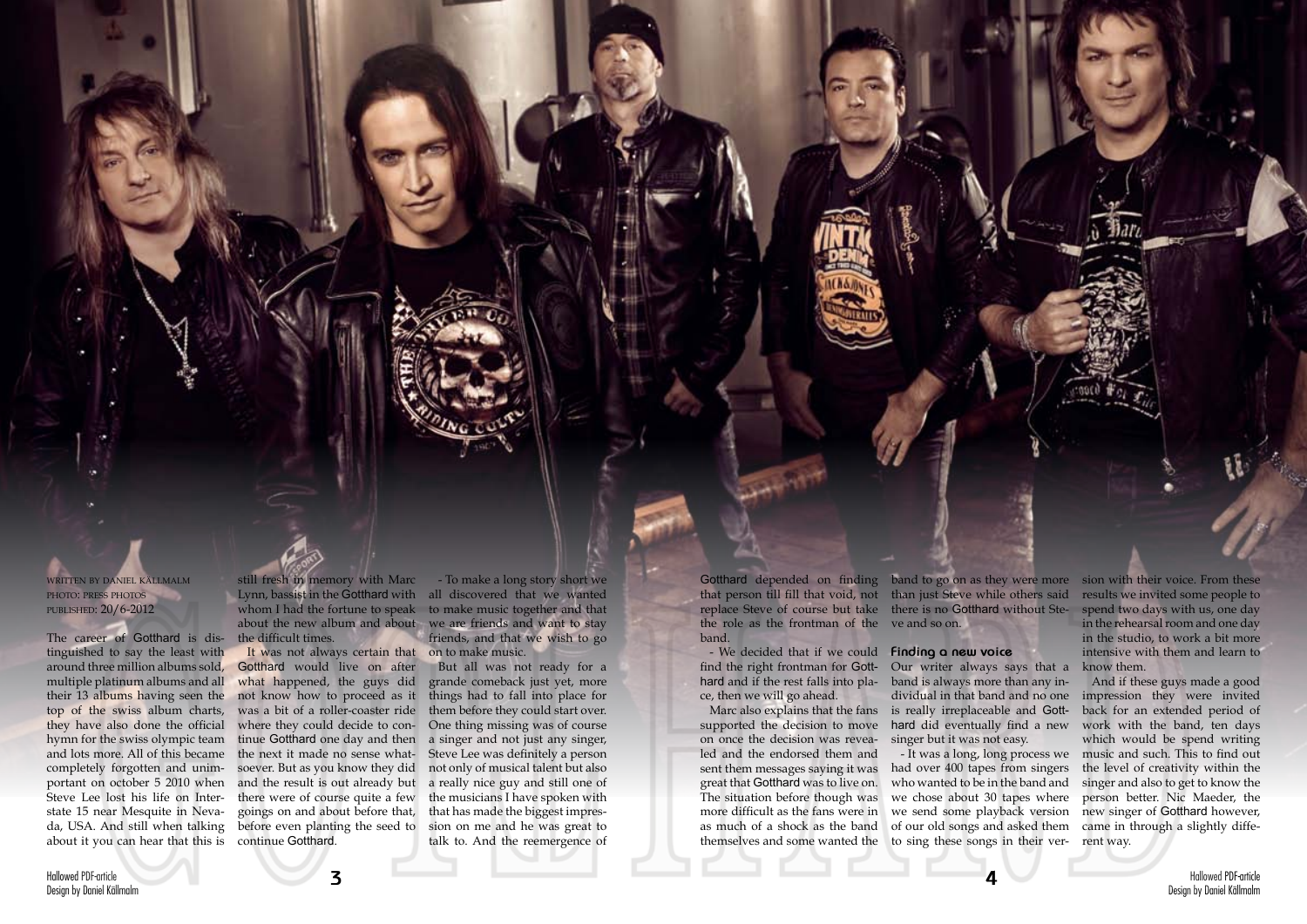

led from the french part of Switzerland and said that he had a great guy who would love to have an audition, he said its Nic Maeder from Australia and we said that we don't know him but will check him out and we got the tapes and then the friend called again and said that he was visiting his parents in Switzerland so he was here and that if we wan-on and now they did find the ted to try him he would be here. We decided that we should do it ally bring to the band? and we met him, prepared a few songs and went to the rehearsal room and let the music do the talking.

perfect man for the band and he says that they are really happy with deciding to go with Nic as liest stages of Gotthard.

- We had a great time together, it was really fantastic and in the end he said he had prepared on more song and he sits down by the piano and performed a piano version that he had prepared and it was really a magic moment for us because we didn't expect that and it was really a big surprised. We asked him if he could stay a few days longer and we started to write the first songs, the first four songs in the first ten days he was staying with us and all of those songs made it to the album.

- Suddenly a friend of ours cal-the new singer as he so creative and he plays guitar and piano so he is a skilled musician that according to Mark is quite fantastic. - He is a fantastic singer and has

Marc explains that Nic fitted perfectly into the band not only on the musical side of the equation but also on the human side of it and he just set the bar too high for anyone else to challenge.

And they hit it off immediately. steps that are really difficult.

- It was just the missing last piece of the puzzle which we were looking for. So for us it was really simple to decide for Nic because he put the level so high and made such a fantastic work and was change but remain the same but such an emphatic person and as he went home we all knew that if we tried other people we would Marc thinks Gotthard has done really have a hard time because he put the measure that high.

a fantastic voice.

And he did bring in the courage but also a lot of important things to this ailing band, they were going to continue if they found the right singer was the idea earlier right singer but what did he re-

- What he brought was a lot of creativity because he was playing so many instruments and of course the courage to make a few

**Firebirth**

According to Mark Nic is the happy that they managed to ac-In one way of looking at it, that is impossible as you cannot really you can change and retain an essence of what was which is what and succeeded well in doing. And he explains that he is really hieve this target, which was accomplished by looking at the ear-

"Firebirth" is the name of the new album by Gotthard which was released on june 1 and marks a new chapter in the history of Gotthard. They walked a fine line when creating the music for this album explains Mark as they on one hand had the history of Gotthard with that particular sound and one the other hand they had a new singer and comes back after a tragic event. This of course required some fresh thinking in terms of the songwriting.

- We went over all the albums to see what was good, what was bad, what we could do better. In one way we wanted to present a new singer with new songs with a new sounding album but it should sound as Gotthard ever sounded.

- We were talking a lot about the sound of the album and we went a few steps back to the first album and it's really raw, it's really kind of alive. We just gave the groundwork to Hena and said close your eyes and play it like you feel it so it turned out a fantastic, uncomplicated and high class sounding album.

On any high class album there are songs and some of them are probably better than others, so in my regular tradition I asked Marc which song he had as favourite. He said that it was a difficult question but he has a few favourites.

- I like for example *Give Me Real*, the second one because it is a really intelligent song which combines three different styles in one song. It is the new version, or new direction of Gotthard which really has intelligent songwriting and is interesting to listen to. Then I like *Shine*, it is a song where you during the verse hear the character of Nics voice and this is really fantastic. And the third song and the one we wanted to write for Steve is *Where are You*, the homage that Leo wrote for Steve about what happened and Nic helped him with the lyrics and stuff like this, just to remember him for every time and just to show him to the people that he is with us but now we go a new way.

And it seems as though most people really likes this album, some reviews has been raving to say the least although lets be fair there has also been one or two of those you always know will come when a band changes something major, those who cannot let go of the past. Those who has to hate it because they think the band should have died with Steve, I spoke to Steve once and the impression I got from him is that he would have liked the band to move on and not just lay down and die, I didn't ask him of